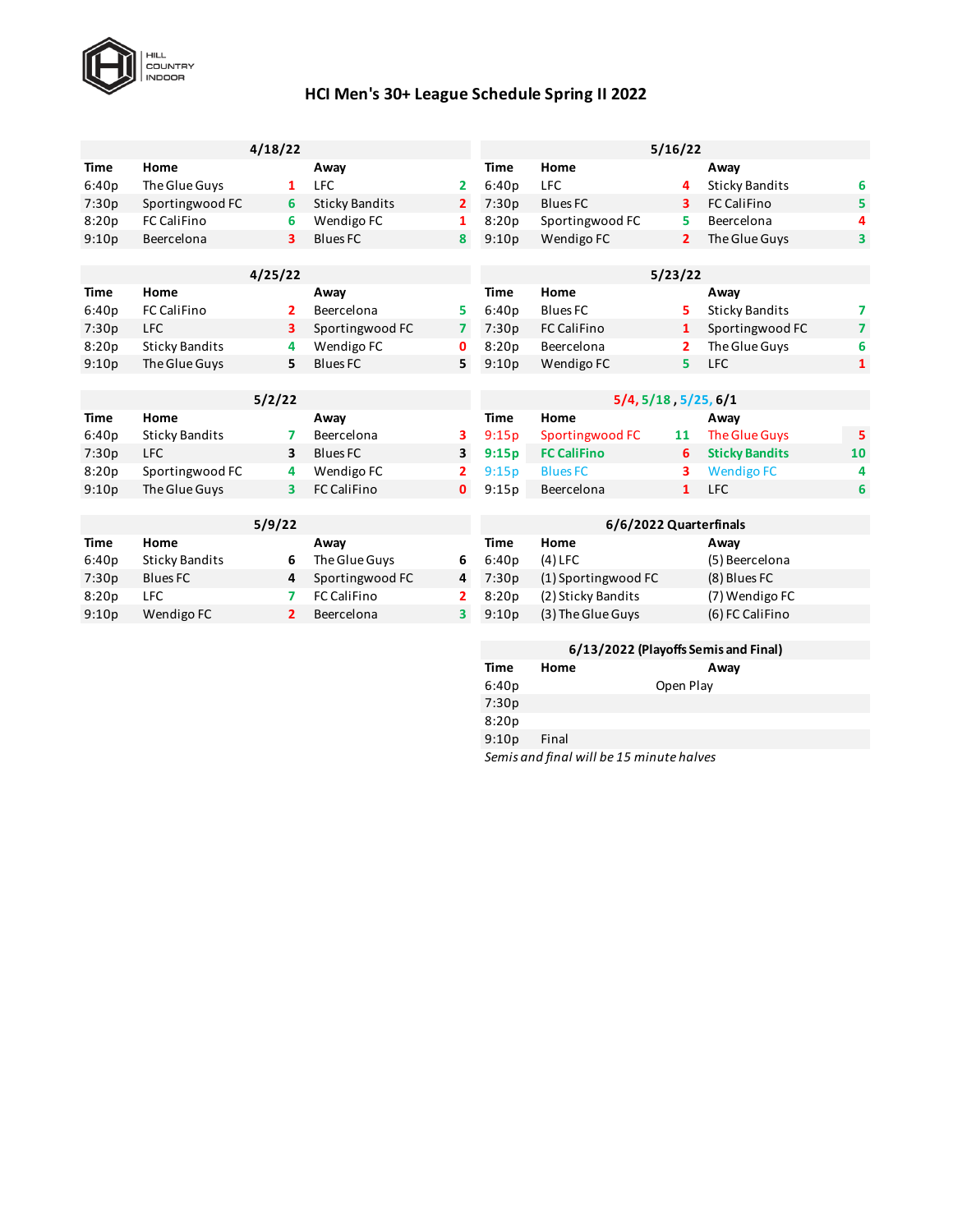

## **HCI Men's 30+ League Table Spring II 2022**

|   | <b>Team</b>           | Wins | <b>Losses</b> | <b>Draws</b>   | <b>Points</b> | GF | GΑ | Goal<br>Dif. |
|---|-----------------------|------|---------------|----------------|---------------|----|----|--------------|
| 1 | Sportingwood FC       | 6    | 0             | 1              | 19            | 44 | 21 | 23           |
|   | <b>Sticky Bandits</b> | 5    | 1             | 1              | 16            | 42 | 30 | 12           |
| 3 | The Glue Guys         | 3    | $\mathfrak z$ | $\overline{2}$ | 11            | 29 | 28 | 1            |
| 4 | <b>LFC</b>            | 3    | 3             | 1              | 10            | 26 | 25 | 1            |
| 5 | Beercelona            | 2    | 5             | 0              | 6             | 21 | 36 | $-15$        |
| 6 | <b>FC CaliFino</b>    | 2    | 5             | 0              | 6             | 22 | 36 | $-14$        |
|   | Wendigo FC            | 2    | 5             | 0              | 6             | 16 | 24 | -8           |
| 8 | <b>Blues FC</b>       |      | 3             | 3              | 6             | 31 | 31 | 0            |

*Tie Breaker Rules:*

*1) Head-to-Head Record (Head-to-Head goal differential not considered)\**

*2) Overall Goal Differential*

*3) Overall Fewest Goals Allowed*

*\* If 3 teams are tied on points and tied on head-to-head (i.e all teams are 1-1 vs each other), then overall goal differential becomes the first tie breaker.* 

*\*\* If 4 or more teams are tied on points, teams are ranked based on head-to-head record among the teams tied on points, then head-head record is used to rank teams that remain tied*

|                       | Sportingstock C Bandits Counts<br>Beet celons c califino wenting fc |                |         |         |         |         |         |         |
|-----------------------|---------------------------------------------------------------------|----------------|---------|---------|---------|---------|---------|---------|
|                       |                                                                     |                |         |         |         |         |         |         |
| Sportingwood FC       |                                                                     | $6-2$          | $11-5$  | $7 - 3$ | $5 - 4$ | $7-1$   | $4 - 2$ | $4 - 4$ |
| <b>Sticky Bandits</b> | $2 - 6$                                                             |                | $6-6$   | $6 - 4$ | $7 - 3$ | $10-6$  | $4 - 0$ | $7 - 5$ |
| : The Glue Guys       | $5 - 11$                                                            | $6-6$          |         | $1 - 2$ | $6 - 2$ | $3-0$   | $3 - 2$ | $5 - 5$ |
| <b>LFC</b>            | 3-7                                                                 | $4 - 6$        | $2 - 1$ |         | $6 - 1$ | $7 - 2$ | $1 - 5$ | 3-3     |
| Beercelona            | 4-5                                                                 | $3 - 7$        | $2 - 6$ | $1 - 6$ |         | $5 - 2$ | $3 - 2$ | $3 - 8$ |
| FC CaliFino           | $1 - 7$                                                             | I,<br>$6 - 10$ | $0 - 3$ | $2 - 7$ | $2 - 5$ |         | $6 - 1$ | 5-3     |
| Wendigo FC            | 2-4                                                                 | 0-4            | $2 - 3$ | $5 - 1$ | $2 - 3$ | $1 - 6$ |         | $4 - 3$ |
| <b>Blues FC</b>       | 4-4                                                                 | 5-7            | $5 - 5$ | $3 - 3$ | $8 - 3$ | $3 - 5$ | $3 - 4$ |         |

Rescheduled Memorial day games

5/4 9:15p Sportingwood FC vs The Glue Guys 5/18 9:15p FC CaliFino vs Sticky Bandits 5/25 9:15p Blues FC vs Wendigo FC

6/1 9:15p Beercelona vs LFC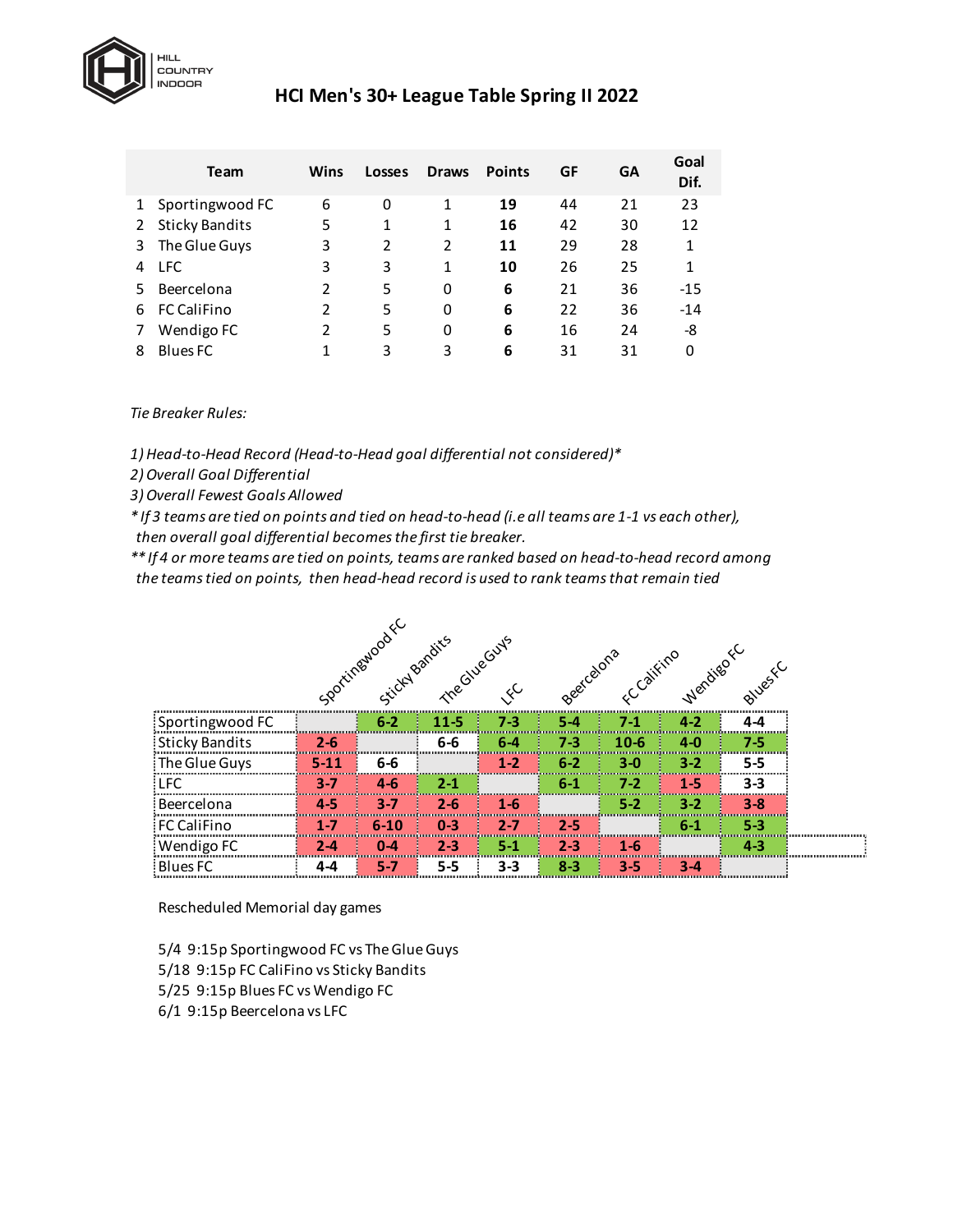

# **HCI Men's 30+ League Golden Boot Spring II 2022**

|                 | Player                           | Team                  | Goals          |                |                |              |             | Braces HTs Hauls Gluts Pct offense |
|-----------------|----------------------------------|-----------------------|----------------|----------------|----------------|--------------|-------------|------------------------------------|
| 1               | Adam Hooi (C)                    | <b>Sticky Bandits</b> | 15             | $\overline{2}$ | 2              | $\mathbf{1}$ | 0           | 35.7%                              |
| $\overline{2}$  | Jonathan Eckert                  | Sportingwood FC       | 14             | 3              | $\overline{2}$ | 0            | $\mathbf 0$ | 32.6%                              |
| 3               | Chris Lanshe                     | <b>Sticky Bandits</b> | 13             | 1              | 3              | 0            | 0           | 31.0%                              |
| 4               | <b>Ben Saville</b>               | Sportingwood FC       | 12             | 1              | $\mathbf{1}$   | $\mathbf{1}$ | 0           | 27.9%                              |
| T5              | Othon Vasquez (C)                | <b>Blues FC</b>       | 9              | 3              | 0              | 0            | 0           | 29.0%                              |
| T <sub>5</sub>  | Greg Kohls                       | <b>Sticky Bandits</b> | 9              | $\overline{2}$ | $\mathbf{1}$   | 0            | 0           | 21.4%                              |
| T7              | Chris Lupton                     | <b>Blues FC</b>       | 8              | 3              | 0              | 0            | 0           | 25.8%                              |
| T7              | Gregg Chalk                      | Beercelona            | 8              | 3              | 0              | 0            | 0           | 38.1%                              |
| T7              | Justin Coyle                     | Sportingwood FC       | 8              | $\overline{2}$ | $\mathbf{1}$   | 0            | 0           | 18.6%                              |
| T <sub>10</sub> | Alex Buethe (C)                  | The Glue Guys         | 7              | $\mathbf{1}$   | $\mathbf{1}$   | 0            | 0           | 28.0%                              |
| T <sub>10</sub> | Andrew DeLira (C)                | <b>LFC</b>            | 7              | 3              | 0              | 0            | 0           | 28.0%                              |
| T <sub>10</sub> | Gard Mayer                       | The Glue Guys         | 7              | $\mathbf{1}$   | 1              | 0            | 0           | 28.0%                              |
| <b>T13</b>      | Jesse McGregor                   | <b>LFC</b>            | 6              | 0              | $\mathbf{1}$   | 0            | 0           | 24.0%                              |
| T <sub>13</sub> | <b>Trevor Hird</b>               | Wendigo FC            | 6              | $\mathbf{1}$   | 0              | 0            | 0           | 37.5%                              |
| T13             | Shane Cooper                     | Sportingwood FC       | 6              | 1              | $\mathbf{1}$   | 0            | 0           | 14.0%                              |
| T <sub>16</sub> | Michael Balch                    | <b>Blues FC</b>       | 5              | $\overline{2}$ | 0              | 0            | 0           | 16.1%                              |
| T <sub>16</sub> | <b>Robbie Price</b>              | <b>FC CaliFino</b>    | 5              | $\overline{2}$ | 0              | 0            | 0           | 22.7%                              |
| <b>T18</b>      | JD Pyle                          | Beercelona            | 4              | $\overline{2}$ | 0              | 0            | 0           | 19.0%                              |
| <b>T18</b>      | James Monaghan                   | Wendigo FC            | 4              | 0              | 0              | 0            | 0           | 25.0%                              |
| <b>T18</b>      | Alan Gomez                       | <b>Blues FC</b>       | 4              | $\mathbf{1}$   | 0              | 0            | 0           | 12.9%                              |
| T <sub>21</sub> | Mark Baena (C)                   | <b>FC CaliFino</b>    | 3              | 0              | $\mathbf{1}$   | 0            | 0           | 13.6%                              |
| T <sub>21</sub> | <b>Fred Noblett</b>              | FC CaliFino           | 3              | 0              | 0              | 0            | 0           | 13.6%                              |
| T <sub>21</sub> | Kent Metschan                    | The Glue Guys         | 3              | 0              | 0              | 0            | 0           | 12.0%                              |
| T21             | Chila Aquiles                    | <b>LFC</b>            | 3              | 1              | 0              | 0            | 0           | 12.0%                              |
| T21             | Adam Bence                       | <b>FC CaliFino</b>    | 3              | 0              | 0              | 0            | 0           | 13.6%                              |
| T <sub>21</sub> | <b>Michael Morales</b>           | Beercelona            | 3              | 0              | 0              | 0            | 0           | 14.3%                              |
| T21             | Luis Barrientos                  | <b>Sticky Bandits</b> | 3              | 0              | 0              | 0            | 0           | 7.1%                               |
| T <sub>21</sub> | Matt Ashley                      | The Glue Guys         | 3              | 0              | 0              | 0            | 0           | 12.0%                              |
| T <sub>21</sub> | Mike Paclik                      | Wendigo FC            | 3              | $\mathbf{1}$   | 0              | $\mathbf 0$  | 0           | 18.8%                              |
| T30             | Tom Stone                        | FC CaliFino           | $\overline{2}$ | 0              | 0              | 0            | $\mathbf 0$ | 9.1%                               |
| T <sub>30</sub> | Max Arriagada                    | <b>Blues FC</b>       | $\overline{2}$ | 0              | 0              | 0            | 0           | 6.5%                               |
| T30             | Jaime Ramirez                    | Beercelona            | $\overline{2}$ | 0              | 0              | 0            | 0           | 9.5%                               |
| T30             | Kit Edwards                      | The Glue Guys         | $\overline{2}$ | 0              | 0              | 0            | 0           | 8.0%                               |
| T30             | Jared Shreiner                   | Beercelona            | $\overline{2}$ | 0              | 0              | 0            | 0           | 9.5%                               |
| <b>T30</b>      | Chris Sowa                       | LFC                   | $\overline{2}$ | 1              | 0              | 0            | 0           | 8.0%                               |
| T30             | Craig Boklage                    | LFC                   | $\overline{2}$ | 0              | 0              | 0            | 0           | 8.0%                               |
| T30             | Noah Fink (C)                    | Wendigo FC            | $\overline{2}$ | 0              | 0              | 0            | 0           | 12.5%                              |
| T30             | <b>Tyler Trenkle</b>             | <b>LFC</b>            | $\overline{2}$ | 0              | 0              | 0            | 0           | 8.0%                               |
| T30             | Shane Gallagher                  | The Glue Guys         | $\overline{2}$ | 1              | 0              | 0            | 0           | 8.0%                               |
| T30             | Kaushik Gopalakrishn FC CaliFino |                       | $\overline{2}$ | 0              | 0              | 0            | 0           | 9.1%                               |
| T30             | <b>Robert Chambers</b>           | FC CaliFino           | 2              | 0              | 0              | 0            | 0           | 9.1%                               |

*Pct Offense = Accounts for X% of team goals* *Haul = 4 goals in a game Glut = 5 goals in a game*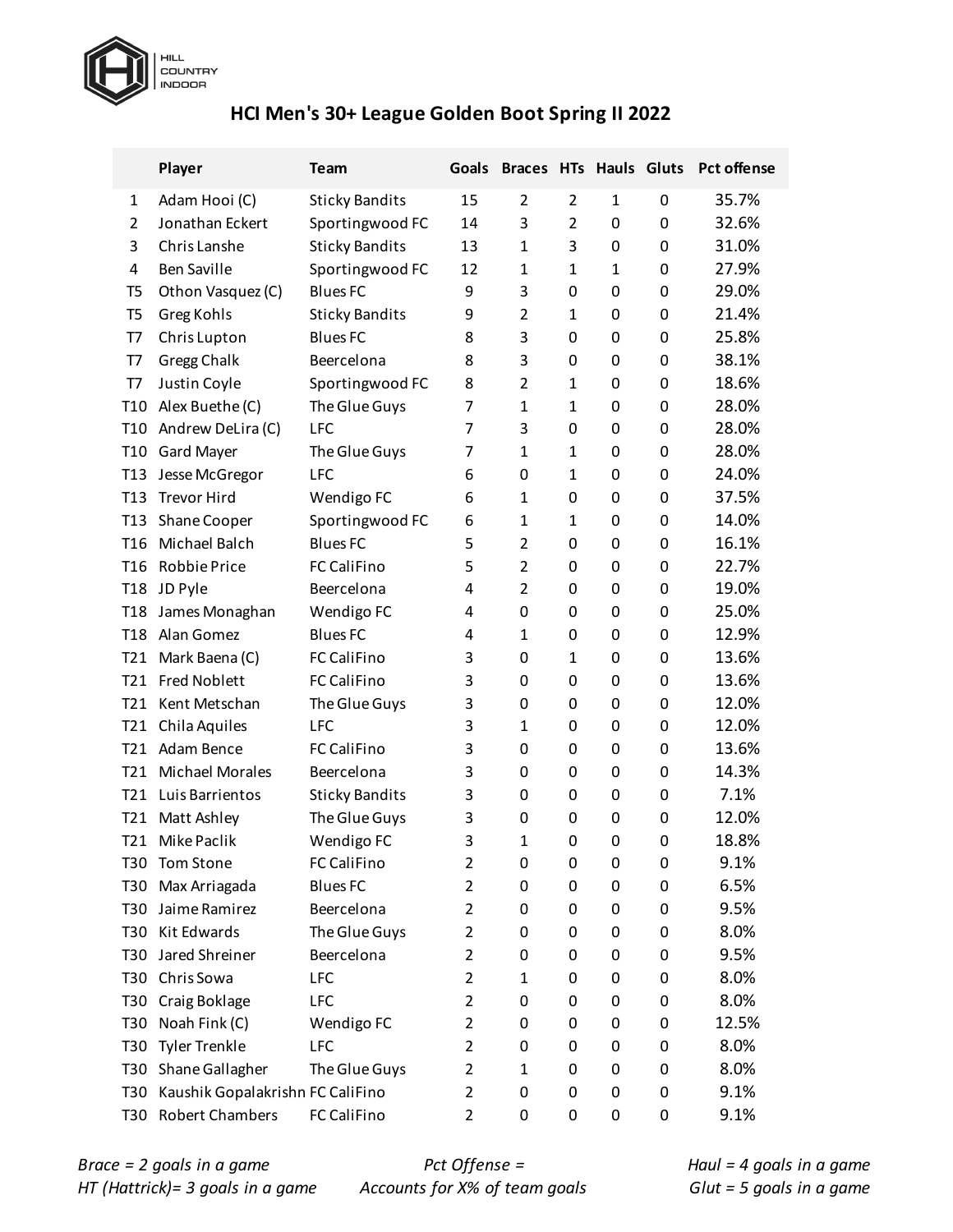

# **HCI Men's 30+ League Golden Boot Spring II 2022**

|       | Player             | Team                  | Goals         | Braces HTs Hauls Gluts |   |   |          | <b>Pct offense</b> |
|-------|--------------------|-----------------------|---------------|------------------------|---|---|----------|--------------------|
| T30   | <b>Bart Davis</b>  | <b>Sticky Bandits</b> | $\mathcal{P}$ | 0                      | 0 | 0 | 0        | 4.8%               |
| T30.  | Marco Micheo       | <b>FC CaliFino</b>    | 2             | 1                      | 0 | 0 | 0        | 9.1%               |
|       | T44 Phil Seed      | <b>LFC</b>            | 1             | 0                      | 0 | 0 | 0        | 4.0%               |
|       | T44 Kevin Jordan   | <b>Blues FC</b>       | 1             | 0                      | 0 | 0 | 0        | 3.2%               |
|       | T44 Greg Draper    | Beercelona            | 1             | 0                      | 0 | 0 | 0        | 4.8%               |
| T44 I | Sam Morrow         | <b>LFC</b>            | 1             | 0                      | 0 | 0 | 0        | 4.0%               |
|       | T44 Paul Guimaraes | Sportingwood FC       | 1             | 0                      | 0 | 0 | 0        | 2.3%               |
| T44   | Mike Morgan        | <b>Blues FC</b>       | 1             | 0                      | 0 | 0 | $\Omega$ | 3.2%               |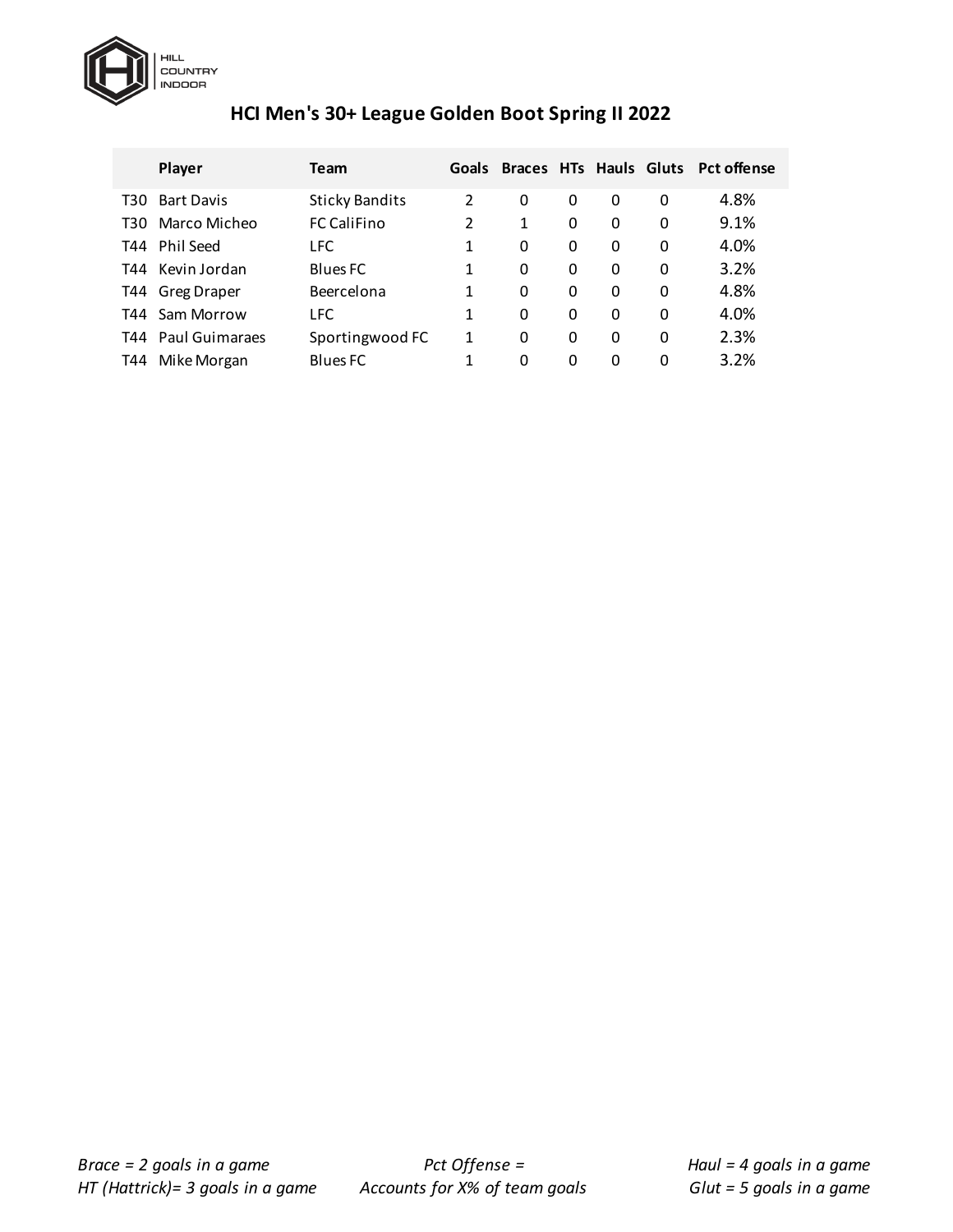

### **HCI Men's 30+ League Rosters Spring II 2022**

### **Sportingwood FC Sticky Bandits The Glue Guys LFC Black** Red **Green Black**

Chris McCullough (C) (GK) Adam Hooi (C) Alex Buethe (C) Andrew DeLira (C) Ben Saville Adel Senoussi Blake Taylor Adam Pompili Johnny Vasquez **Bart Davis** Gard Mayer Chila Aquiles Jonathan Eckert Chris Lanshe Kent Metschan Chris Sowa Jose Rodriguez Erick Cardona (GK) Kit Edwards Craig Boklage Joseph Crawford Greg Kohls Luis Villafana (GK) Jash Chavero (GK) Justin Coyle Jacob Rothlisberger Matt Ashley Jesse McGregor Kyle Morgan Teff Hazard **Gramma** Richard Stevens Keiran Alling Paul Guimaraes John Mallows Shane Gallagher Phil Seed Shane Cooper Luis Barrientos Shane Hesson Sam Morrow Tyler Rasmussen Tim Orr Thinh Nguyễn Tyler Trenkle

Lance Andrews (C) Mark Baena (C) Othon Vasquez (C) Noah Fink (C) Andy Arismendi Adam Bence Alan Gomez Brian May (GK) Daniel Alvarez Chris Czajka Carsen Livesay Charley Lloyd Eric Casey Christophe Hardenne (GK) Chris Lupton Chris O'Brien Gerardo Martinez (GK) David Kirkpatrick Erik Rivera (GK) Colin Lyons Gregg Chalk **Fred Noblett** Kevin Jordan James Monaghan Greg Draper **Kaushik Gopalakrishnan** Max Arriagada Matt Briggs Jaime Ramirez Marco Micheo Michael Balch Mike Paclik Jared Shreiner Robbie Price Michael Gorostieta Stephen Dryg JD Pyle **Robert Chambers** Mike Morgan Trevor Hird Morgan Michael Morales **Tom Stone Tom Stone** Ramon Montiel

**Orange** White **Red** Navy

### **Beercelona FC CaliFino Blues FC Wendigo FC**

### **Golden Boot Past Winners**

| Season                | <b>Player Name</b> | Team                    | Goals |
|-----------------------|--------------------|-------------------------|-------|
| Spring 2021           | Alex Buethe        | Beercelona              | 17    |
| Spring II 2021        | Mark Baena         | <b>FC Califino</b>      | 21    |
| Summer 2021           | Andrew DeLira      | <b>LFC</b>              | 15    |
| <b>Fall 2021</b>      | Ben Saville        | Wendigo FC              | 18    |
| <b>Winter 2021/22</b> | Mark Baena         | <b>Buffalo Bills SC</b> | 30    |
| Spring 2022           | Gregg Chalk        | Blues FC                | 17    |
| Spring 2022           | Jonathan Eckert    | <b>Blues FC</b>         | 17    |
| Spring 2022           | <b>Ben Saville</b> | Beercelona              | 17    |
| Spring II 2022        | Adam Hooi          | <b>Sticky Bandits</b>   | 15    |

### **Golden Glove Past Winners**

**Season Player Name Team Goals Against Average** Spring II 2022 Chris McCullough Sportingwood FC 3.00

### **League Champions**

Spring II 2022 Summer 2021 LFC Fall 2021 LFC Spring II 2021 LFC **Season Team**

Spring 2022 **FC Califino** Winter 2021/22 Buffalo Bills SC Winter 2020/21 **Frankenstein's Army** Spring 2021 **Beercelona**